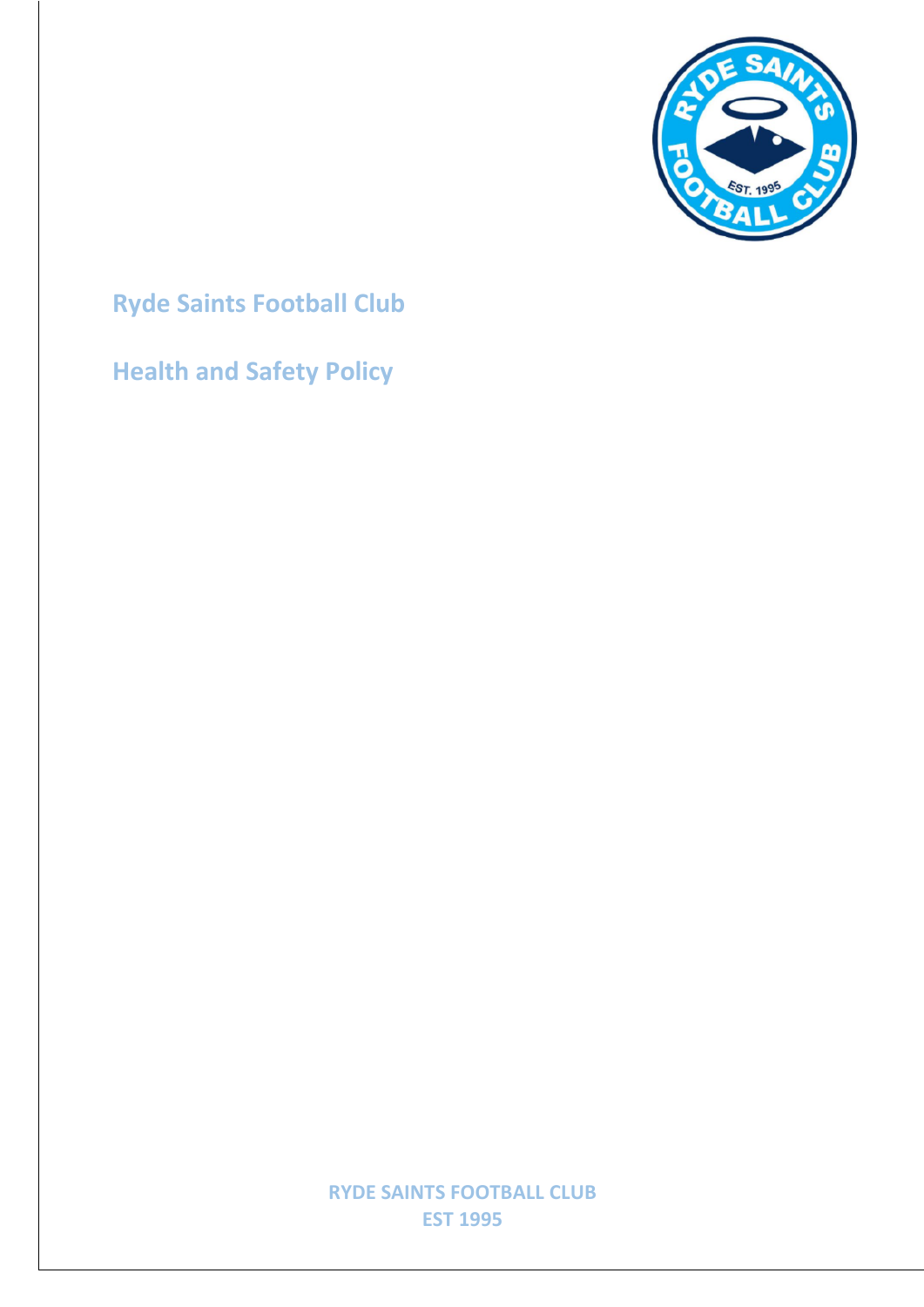

### **Part 1: Statement of Intent and Commitments**

Ryde Saints Football Club are committed to providing a safe working, coaching, teaching and learning environment for all personnel, candidates and any related third parties.

Ryde Saints accepts that all coaches and personnel have a legal responsibility, as stated under Section 7 of the Health and Safety at Work Act 1974, to do everything practicable to prevent an accident or injury to themselves and to fellow candidates and/or personnel. The quality coordinators (QCs) specific to each qualification are responsible for ensuring this information is fully understood by their qualification team and by the candidates who commence courses/programmes in their area.

Ryde Saints aims to promote health and safety, so far as reasonably practicable, by ensuring:

- the provision and maintenance of safe equipment that poses no risk to health
- the provision of relevant information to candidates, personnel and any related third parties, including instruction, training and supervision, as is necessary to ensure health and safety
- maintenance of safe environments, including a means of access in a condition that is safe and without risk to health
- § progressive identification and assessment of all risk, taking measures to eliminate or control it
- compliance with statutory regulation on health and safety and welfare of candidates, personnel and any related third parties
- the health and safety and welfare of vulnerable candidates is addressed through positive action
- **■** all required and appropriately qualified members of personnel are given training to identify and control potentially hazardous situations/environments
- effective measures, such as fire alarms, are in place to deal with emergencies.

This list is not exhaustive and represents general principles followed by Ryde Saints in respect of health and safety.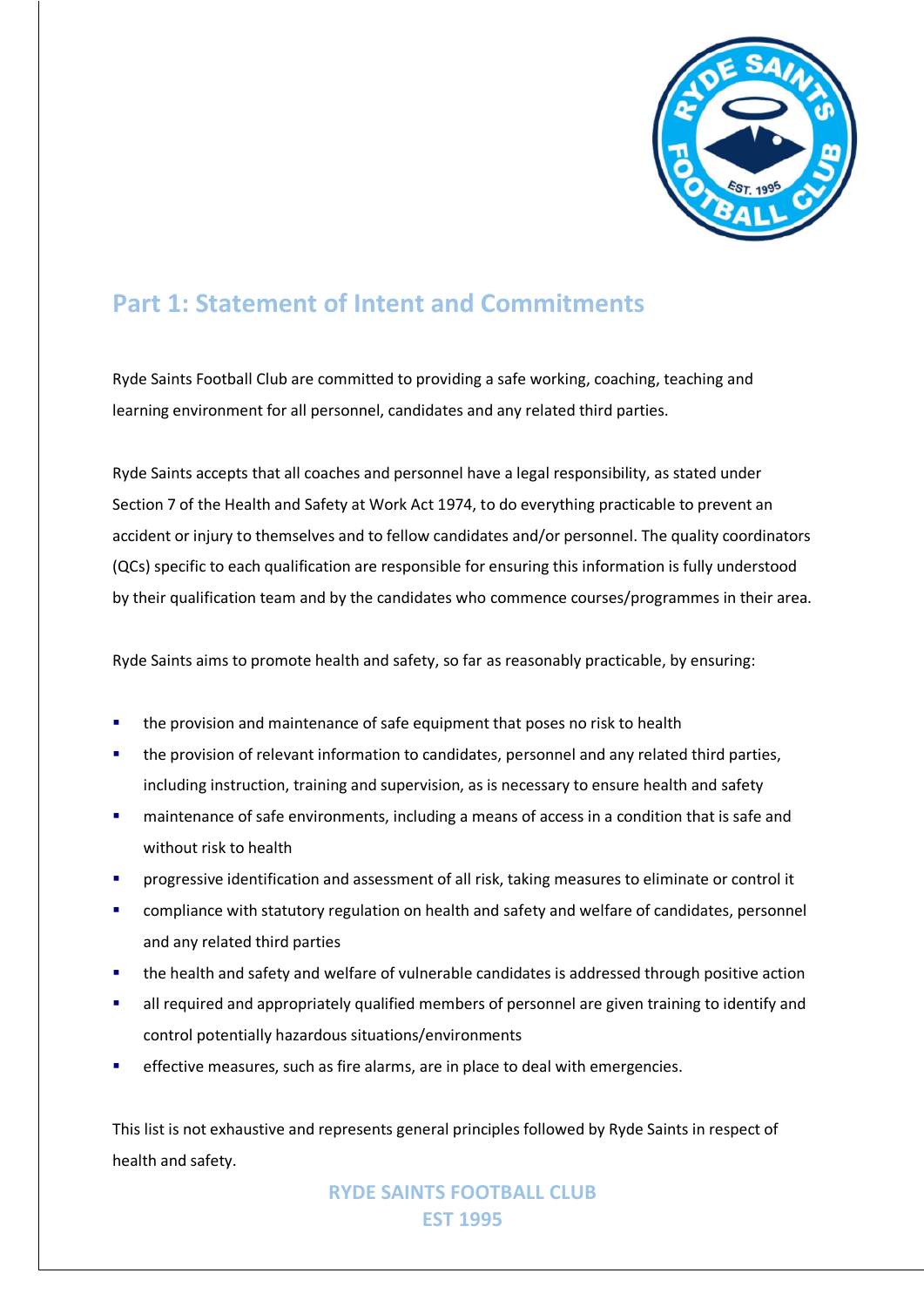

### **Part 2: First Aid**

There is an expectation that all official Ryde Saints coaches are appropriately qualified first-aiders, holding current first-aid certificates. Therefore, one of the coaches must be contacted in the event of an incident occurring, to consider and administer any first aid required.

Ryde Saints policy is that all incidents where a first-aider has been involved are shared with the injured player's parent or guardian (if under 18), the team manager and if further medical intervention is required raised to the club secretary and Club Welfare Officer. It will be their obligation to record the incident in permanent form.

Ryde Saints policy is that first aid equipment suitable for the level of the coach/first aider is available at all matches, and that this first aid equipment includes an incident log book.